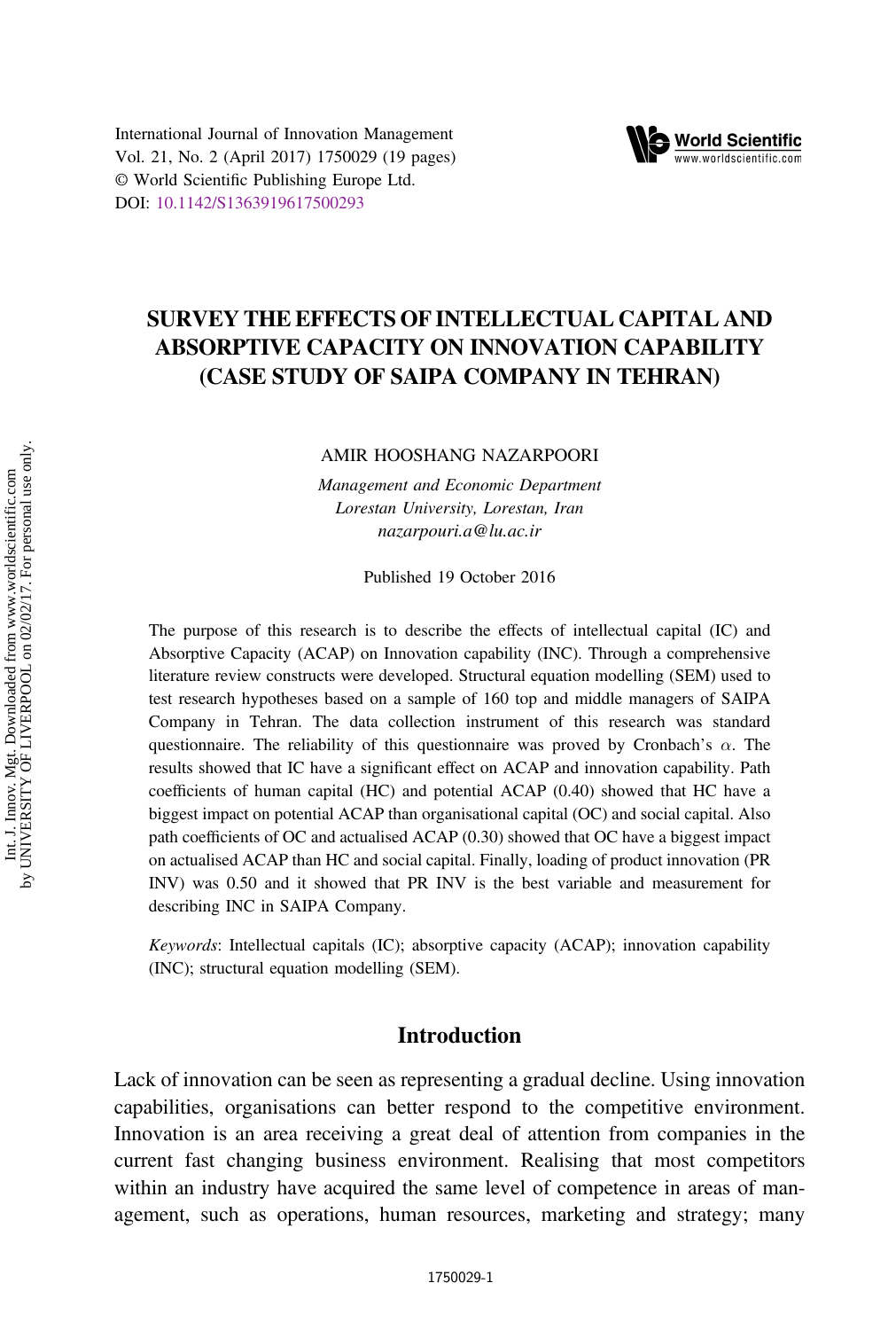firms have begun to look to innovation as a key differentiating factor for competitive. It is complication for an organisation to create internally all the required knowledge to obtain the required innovation because of environmental uncertainty. Thus, the organisations must be able to acquire and exploit new knowledge for implementing in technological innovations. The fundamental solution to create innovative capabilities is using organisation's intellectual capacity. Organisations can use the IC and absorptive capacity (ACAP) for innovation capabilities creation. In addition, many factors influence an organisation's ability to absorb knowledge generation. There is a need for a deeper exploration into the nature of such factors, organisation's absorptive capacity, and to assessing their effects on INC. As a result, knowledge is a very important resource for preserving valuable heritage, learning new techniques, solving problems, creating core competences, and create new technologies. IC has been identified as a set of intangibles (resources, capabilities, and competences) that drive organisational performance and value creation ([Roos and Roos,](#page-17-0) [1997](#page-17-0); [Bontis,](#page-16-0) [1998](#page-16-0); [Bontis](#page-16-0) et al., [2000;](#page-16-0) [Marr](#page-17-0) [and Roos](#page-17-0), [2005;](#page-17-0) [Subramaniam and Youndt](#page-17-0), [2005\)](#page-17-0). Several previous studies of innovation claim that the firm's IC and ACAP have a significant influence on the ability to innovate. The foundation of a company's competitive advantage is to make use of its ACAP to develop unique competitive abilities. There are many studies on INC aiming at developed by the concept like intellectual capital, as well as trying to identify the capabilities needed that allow the firm to innovate (Zawislak et al., 2009; Yam et al., 2011; Forsman, 2011; Alves et al., 2011). However, they make no suggestions on how to achieve this. In addition, other related studies present little discussion on how to manage the intellectual capitals and improve or develop absorptive capacity. We define ACAP as the employees' ability and motivation to obtain external knowledge and the willingness to use this knowledge in the firm's INC. ACAP emphasises the ability to obtain knowledge and the level of effort used to transform it for use. Thus, in this study, we want to describe the effects of IC on ACAP and INC. Finally, to identify the literature gap in this area, we should say that SAIPA Company can with its intellectual capabilities, increase innovation in their products and services and move in the event of customer needs.

### The necessity and importance of research

Today, the issue of innovation is one of the crucial issues that especially, automobile manufacturing involved in their survival depends on it. Therefore, it is a necessary guideline for automaking companies to increase their innovation capabilities. The need for innovation is recognised in all over the world, and no manager cannot neglect to show long-term commitment to innovation. Therefore, the way to INC is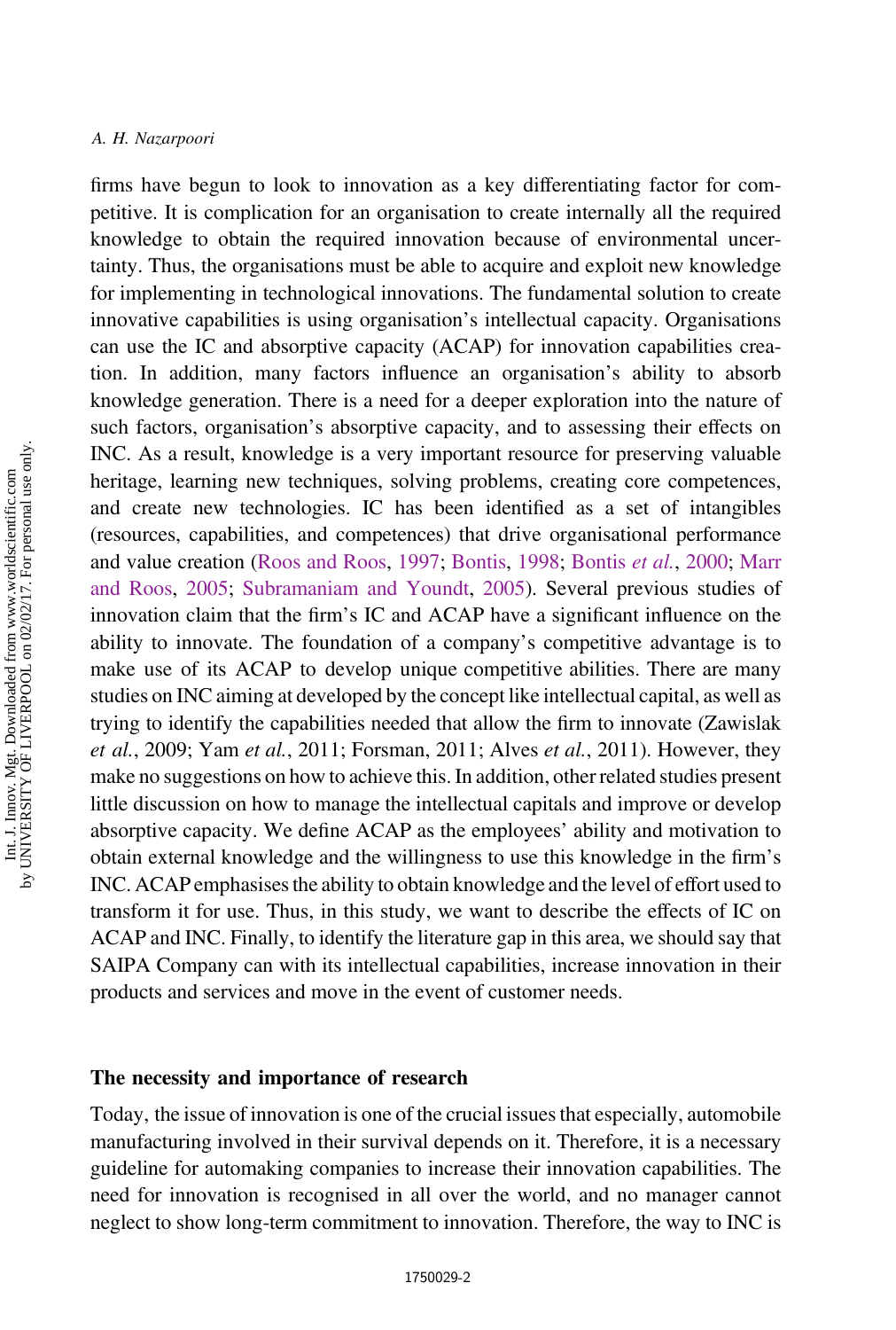the use of intellectual property. So, SAIPA Company can with its intellectual capabilities, increase innovation capabilities in their products and services.

## Literature Review

## Intellectual capital

IC has received considerable attention from academics. The economist [Galbraith](#page-16-0) ([1969\)](#page-16-0) was the first to propose the IC concept, and described IC as behaviour that requires the exercise of the brain. IC was not understood as static intellect, but rather as demanding dynamic intellect-creating activities. In fact, IC is a set of intangible assets that create value for the organisation [\(Survilaite](#page-17-0) *et al.*, [2015](#page-17-0)). In another definition, IC is applied knowledge in the organisation ([Cricelli](#page-16-0) *et al.*, [2014](#page-16-0)). A review of previous studies finds that, IC has been identified as a set of intangibles (resources, capabilities, and competences) that drive organisational performance and value creation [\(Roos and Roos](#page-17-0), [1997](#page-17-0); [Bontis,](#page-16-0) [1998;](#page-16-0) [Bontis](#page-16-0) et al., [2000](#page-16-0); [Marr and Roos,](#page-17-0) [2005;](#page-17-0) [Subramaniam and Youndt](#page-17-0), [2005](#page-17-0)). It is assumed that competitive advantage depends on how efficiently the firm builds, shares, leverages, and uses its knowledge. This study defines IC to be the sum of all knowledge firms utilise for competitive advantage [\(Nahapiet and Ghoshal,](#page-17-0) [1998;](#page-17-0) [Seetharaman](#page-17-0), [2004;](#page-17-0) [Subramaniam and Youndt](#page-17-0), [2005\)](#page-17-0). Specifically, a systematic interpretation of IC is adopted by identifying three main components: human capital (HC), organisational capital, and social capital, all of which have been frequently cited in the literature ([Nahapiet and Ghoshal](#page-17-0), [1998](#page-17-0); [Youndt](#page-18-0) et al., [2004;](#page-18-0) [Subramaniam and Youndt](#page-17-0), [2005](#page-17-0)).

#### Human capital

HC has been defined as the knowledge, skills, and abilities residing within and utilised by individuals ([Schultz](#page-17-0), [1961\)](#page-17-0). HC is the primary component of IC ([Edvinsson and Malone](#page-16-0), [1997;](#page-16-0) [Stewart](#page-17-0), [1997](#page-17-0); [Bontis](#page-16-0), [1998;](#page-16-0) [Choo and Bontis](#page-16-0), [2002](#page-16-0)), since, human interaction is the critical source of intangible value in the intellectual age (O'[Donnell](#page-17-0) *et al.*, [2003\)](#page-17-0). In fact, HC is the knowledge of an organisation that employees create it by the competence, attitude and intellectual agility [\(Cricelli](#page-16-0) *et al.*, [2014](#page-16-0)). In the post-capitalist society, it is safe to assume that anyone with any knowledge will have to acquire new knowledge every 4–5 years, or else become obsolete [\(Drucker,](#page-16-0) [1981\)](#page-16-0). In terms of desired workforce properties, the characteristics of HC are creative, bright, and skilled employees, with expertise in their roles and functions, and who constitute the predominant sources for new ideas and knowledge in an organisation ([Snell and Dean,](#page-17-0) [1992\)](#page-17-0).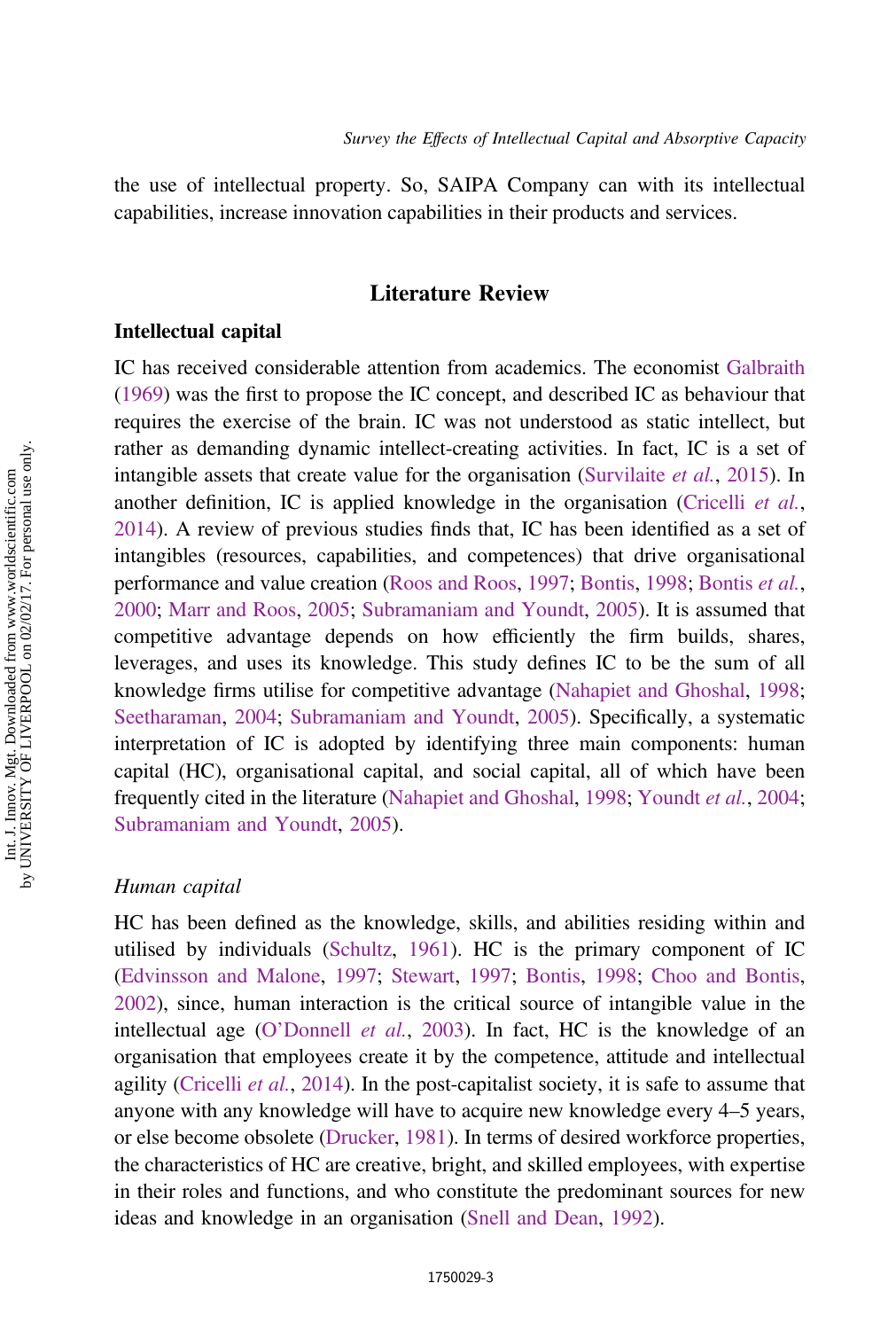#### Organisational capital

Organisational capital (OC) has been defined as the institutionalised knowledge and codified experience residing within firms utilised through databases, patents, manuals, structures, systems, and processes [\(Youndt](#page-18-0) et al., [2004](#page-18-0)). OC represents the organisation's capabilities to meet its internal and external challenges. The components of OC include infrastructure, information systems, routines, procedures, and organisational culture for retaining, packaging, and moving knowledge [\(Cabrita and Vaz](#page-16-0), [2006\)](#page-16-0). At the organisational level, knowledge is generated from internal operations or from outside sources communicating with the corporate structure. The information technologies adopted by organisations support management of intellectual assets to improve employee value creation. Management can provide physical space such as meeting rooms, cyberspace such as a computer network, or mental space such as common goals to foster interactions in organisation. Moreover, it was found that when organisations used their preserved knowledge through structured periodic activities, they intensified their knowledge [\(Katila and Ahuja,](#page-16-0) [2002\)](#page-16-0), and produced a path dependent rule of reinforced their ACAP ([Cohen and Levinthal,](#page-16-0) [1990\)](#page-16-0). OC reinforces knowledge ACAP and influences an organisation's incremental innovative capabilities.

## Social capital

Social capital (SC) is defined as the knowledge embedded within, available through, and utilised by interactions among individual and their networks of interrelationships ([Nahapiet and Ghoshal](#page-17-0), [1998\)](#page-17-0). The concept of SC was originally used in community studies to describe relational resources embedded in personal ties in the community [\(Jacobs](#page-16-0), [1965](#page-16-0)). An organisation's SC enhances the quality of group work and richness of information exchange among team members and can reinforces the knowledge ACAP in organisation ([Subramaniam and Youndt,](#page-17-0) [2005\)](#page-17-0). SC and knowledge ACAP have been shown to have a positive relationship given that SC directly affects the combine-and-exchange process and provides relatively easy access to network resources and influences an organisation's incremental innovative capabilities [\(Nahapiet and Ghoshal](#page-17-0), [1998\)](#page-17-0).

#### Absorptive capacity

[Cohen and Levinthal](#page-16-0) ([1990\)](#page-16-0) defined ACAP as 'the ability to recognise the value of new information, to assimilate it, and apply it to commercial ends. They assumed that a firm's ACAP tends to develop cumulatively, is path dependent and builds on existing knowledge: 'ACAP is more likely to be developed and maintained as a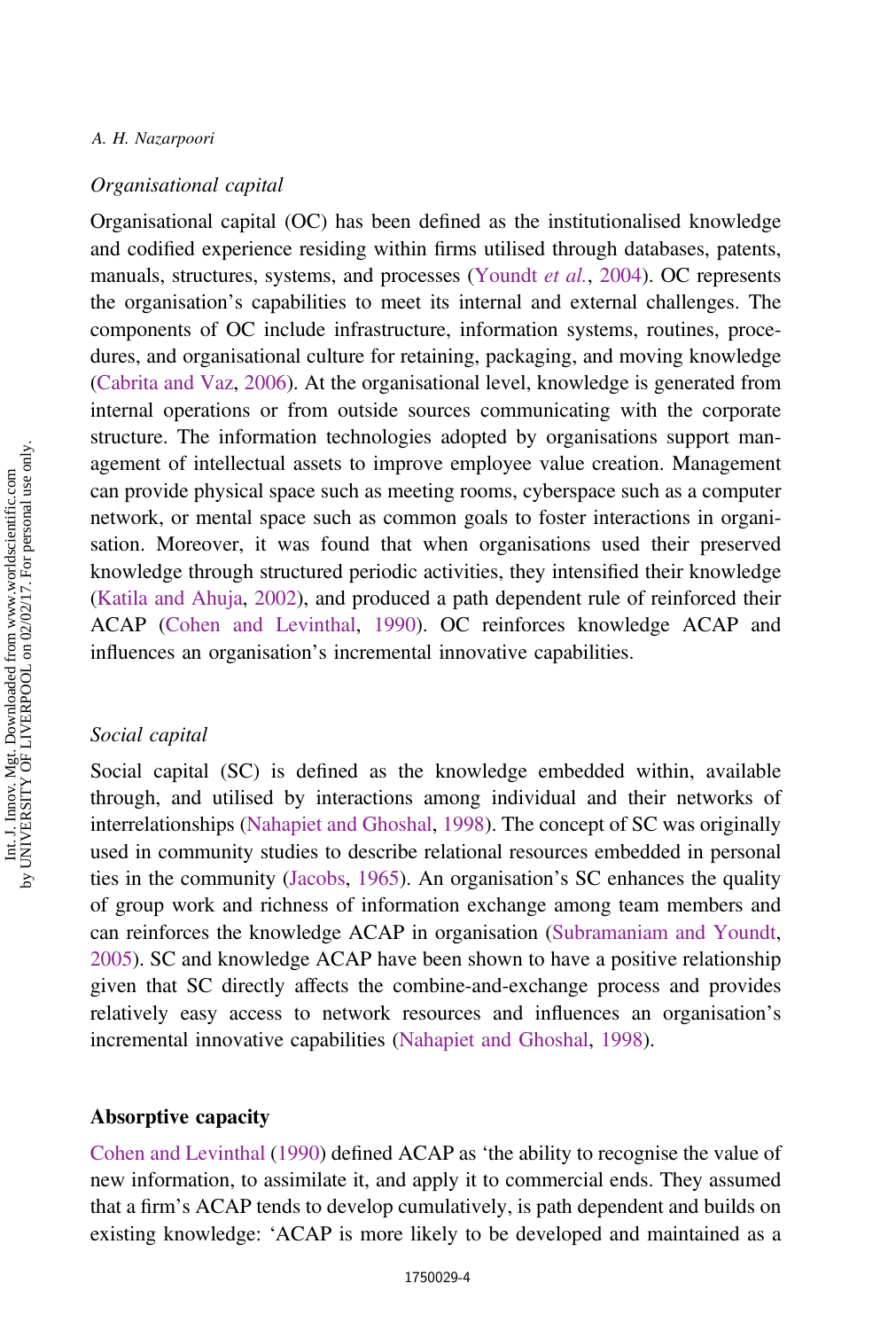byproduct of routine activity when the new knowledge domain that the firm wishes to exploit is closely related to its current knowledge base. A wide stream of literature (Andersén, 2012; [Martinkenaite,](#page-17-0) [2012](#page-17-0); [Andersen and Kask](#page-15-0), [2012;](#page-15-0) [Tseng](#page-18-0) [et al.](#page-18-0), [2011](#page-18-0)) argued that ACAP defined as "the capability of recognising, assimilating, and applying external knowledge". While [Zahra and George](#page-18-0) ([2002\)](#page-18-0) provided another turn to the definition, they are separating the ACAP structure into two main dimensions: potential ACAP (the capability to acquire and assimilate knowledge) and realised ACAP (the transformation and exploitation of knowledge). In addition, they suggested that the switching from assimilation step to transformation step regard as a transformation from potential ACAP to realise absorptive capacity.

### **Acquisition**

Acquisition capability refers to an organisation's capability to recognise diagnosis and obtain specific knowledge that is externally generated and significantly to its activities [\(Jung-Erceg](#page-16-0) et al., [2007\)](#page-16-0). Acquisition has significant opportunities to the regeneration of organisations. First, by acquisition capability, organisations can get rapid entry to particular knowledge and skills that may have already been developed in the other organisations. Second, acquisition furnishes the advantage of obtaining the ownership and direct hold of new knowledge and capabilities that are owned by the target firms ([Martinkenaite,](#page-17-0) [2012\)](#page-17-0). As a result of rapid changes in the manufacturing technologies which stimulates organisations to participate in knowledge acquisitions [\(Amiryany](#page-15-0) et al., [2012\)](#page-15-0). Acquisitions of new knowledge can add value to an organisation's competitive advantage because the innovation of the orgafnisation is improved through the transferred strategic capabilities, and that not only enhance the organisational performance, but also elevate as more internal research and development (R&D) efforts to generate new knowledge (Liu, 2010).

## Assimilation

Assimilation capability denotes to an organisation's capability to process, analyse, explain and comprehend the information, knowledge and skills acquired from external sources [\(Kamal and Flanagan,](#page-16-0) [2012](#page-16-0)). Assimilation process as the vivid evolution of knowledge (Yolles *et al.*, 2011) considered the essential component in the organisational learning and an integral factor for competitive advantage ([Fletcher and Prashantham,](#page-16-0) [2011\)](#page-16-0) that because organisations do not configure relationships with other parties just to acquire valuable and strategic resources, but also to enhance inter-organisational learning [\(Jung-Erceg](#page-16-0) et al., [2007](#page-16-0)). Developing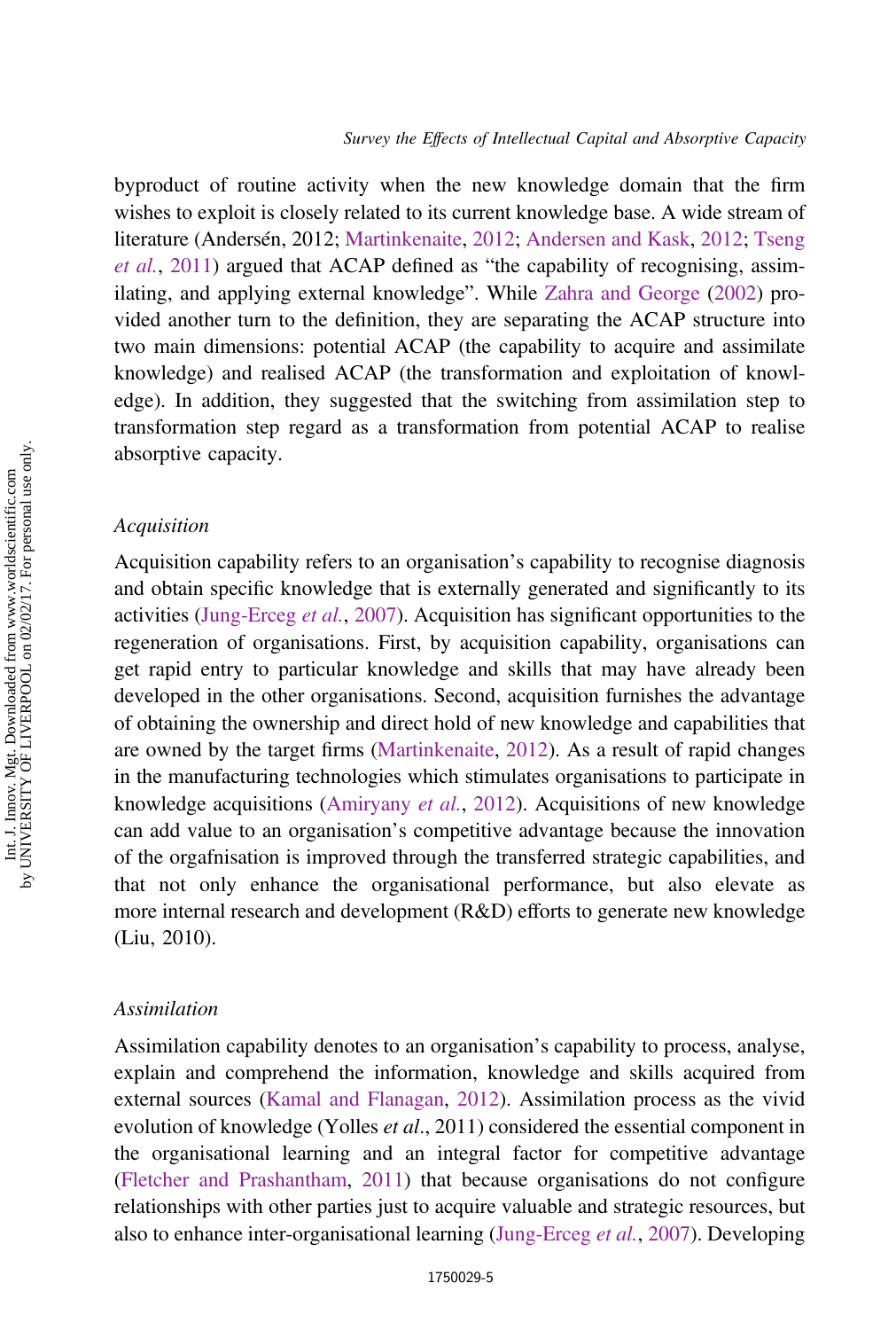ACAP oftentimes requires a participation in a value network to exchange knowledge among persons and refine their ideas.

#### Transformation

Transformation capability basically refers to an organisation's capability to integrate the newly acquired knowledge with the existing knowledge through a bundle of procedures that facilitate utilisation of integrated knowledge [\(Flatten](#page-16-0) et al., [2011\)](#page-16-0). Organisations try to gain both tacit and explicit forms of knowledge because these forms are indispensable to create new knowledge and they complemented each other ([Kamasak and Bulutlar,](#page-16-0) [2010\)](#page-16-0). On the other hand, the basis of transforming knowledge from tacit form to explicit form and vice versa is manifested by the interaction among individuals and groups; and that can embodied in the release of individual's tacit knowledge into the shared documents and reflection on that explicit textual knowledge [\(Feghali and](#page-16-0) [El-Den](#page-16-0), [2008](#page-16-0)).

## Exploitation of knowledge

Exploitation capability essentially indicates an organisation's capability to implement the transformed knowledge into its production and operations to maintain continuous growth ([Kamal and Flanagan](#page-16-0), [2012](#page-16-0)). [Liu and Hsu](#page-17-0) [\(2011\)](#page-17-0) assumed that the exploitation of present knowledge resources and capabilities can result in innovation and sustainable competitive advantage. However, some organisation may have the capacity to transfer knowledge but a less skilfull to exploit knowledge externally generated due to many obstacles, involving, organisation's resistance to change, deficiency of effective knowledge sharing techniques and the difference between the new external knowledge and the organisation's prior knowledge [\(Bierly](#page-15-0) et al., [2009](#page-15-0)). Innovation does not depend on knowledge alone, but on how to apply it. Therefore the way of acquired, retained, transferred and applied knowledge lift the attention of researchers from analysing knowledge as a source to analysing organisation's capabilities that generate internally new knowledge and merge it with other resources for creating innovation; either formally through coordination, formalisation with partners, or informally through socialisation process ([Martinkenaite,](#page-17-0) [2012\)](#page-17-0) based on the dual role of ACAP to generate knowledge internally and to enable organisations to identification, absorption and assimilation knowledge from external sources [\(Michailova and Jormanainen,](#page-17-0) [2011](#page-17-0)). ACAP in this context represents the organisation's capability to search for necessary external knowledge and then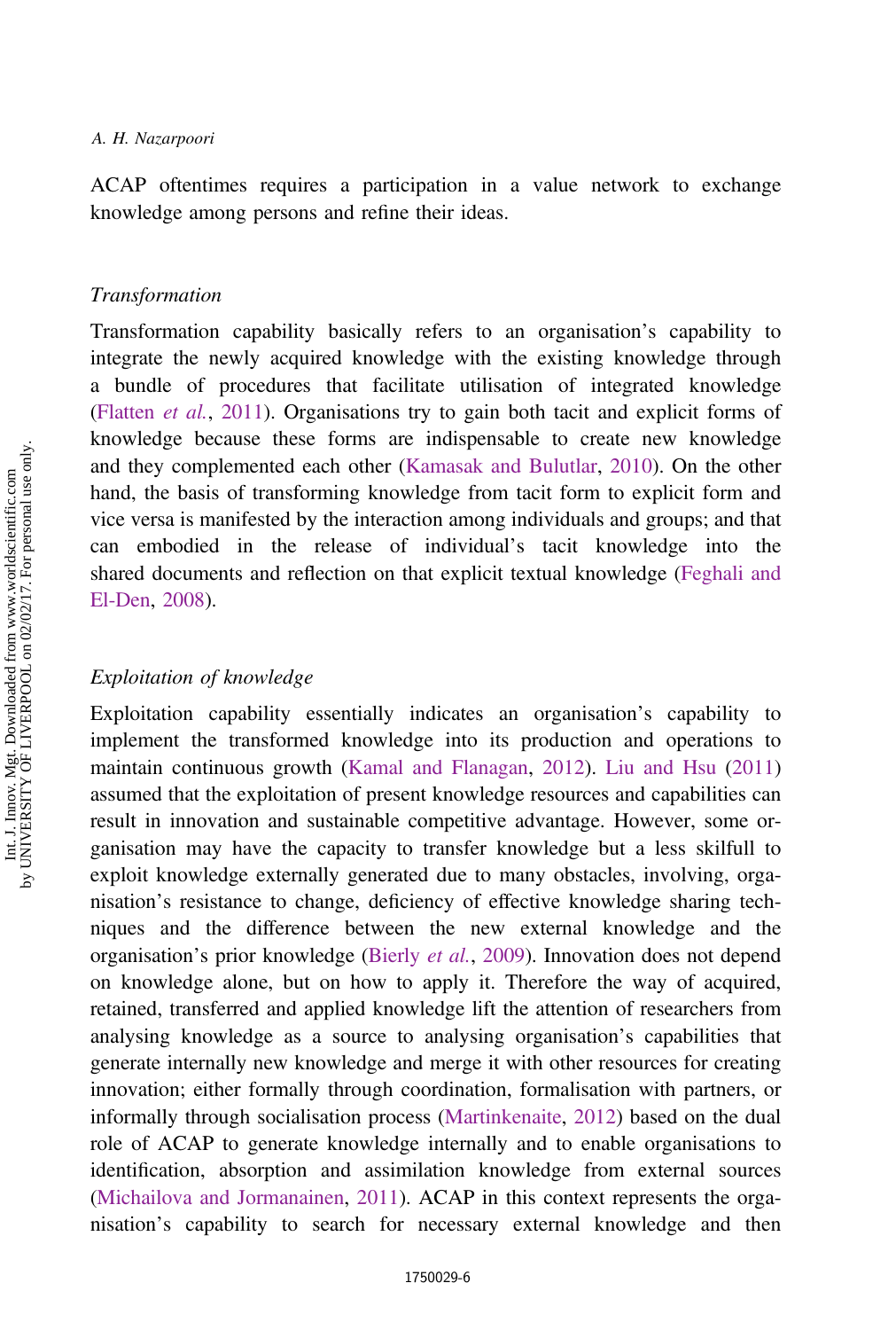recombined it with previous knowledge in order to meet market requirements and such capability necessitates certain conditions to be met:

- (a) The capability to diagnose urgent external knowledge;
- (b) The capability to take advantage of this knowledge and combined it with prior knowledge; and
- (c) The capability to activate this knowledge and directed it towards future innovation.

## Innovation Capabilities

To exist and to thrive, every organisation must have some specific capabilities. Innovation may be in various forms such as product or process innovation, radical or incremental innovation, administrative or technological innovation, etc. innovation could be defined in terms of something that is invented for the first time and is commercially successful [\(Ibrahim](#page-16-0) et al., [2009\)](#page-16-0). Innovation is often described in terms of changes in what a firm offers the world (product/service innovation) and the ways it creates and delivers those offerings (process innovation. While there are many ways a firm can achieve a competitive advantage, two of the most important in dynamic markets are innovation and strategic flexibility [\(Francis and](#page-16-0) [Bessant](#page-16-0), [2005](#page-16-0)). Innovation is a critical activity for companies and firms that do not innovate risk being eliminated from the market. Reviewing the classifications of innovative capability in previous studies, this study categorises it into:

- (1) The technical aspects of innovation; and
- (2) The management aspects of innovation.

In the technical aspects of innovation, Marquis (1969) indicates that innovation can be divided into:

- (1) Radical innovation;
- (2) Incremental innovation; and
- (3) Systems innovation.

[Betz](#page-15-0) ([1993\)](#page-15-0) adds another type of innovation called next-generation technology innovation. Furthermore, [Samson](#page-17-0) [\(1991](#page-17-0)) classifies innovation into three categories:

- (1) Product innovation (PR INV);
- (2) Process innovation (PRS INV); and
- (3) Managerial and systems innovation.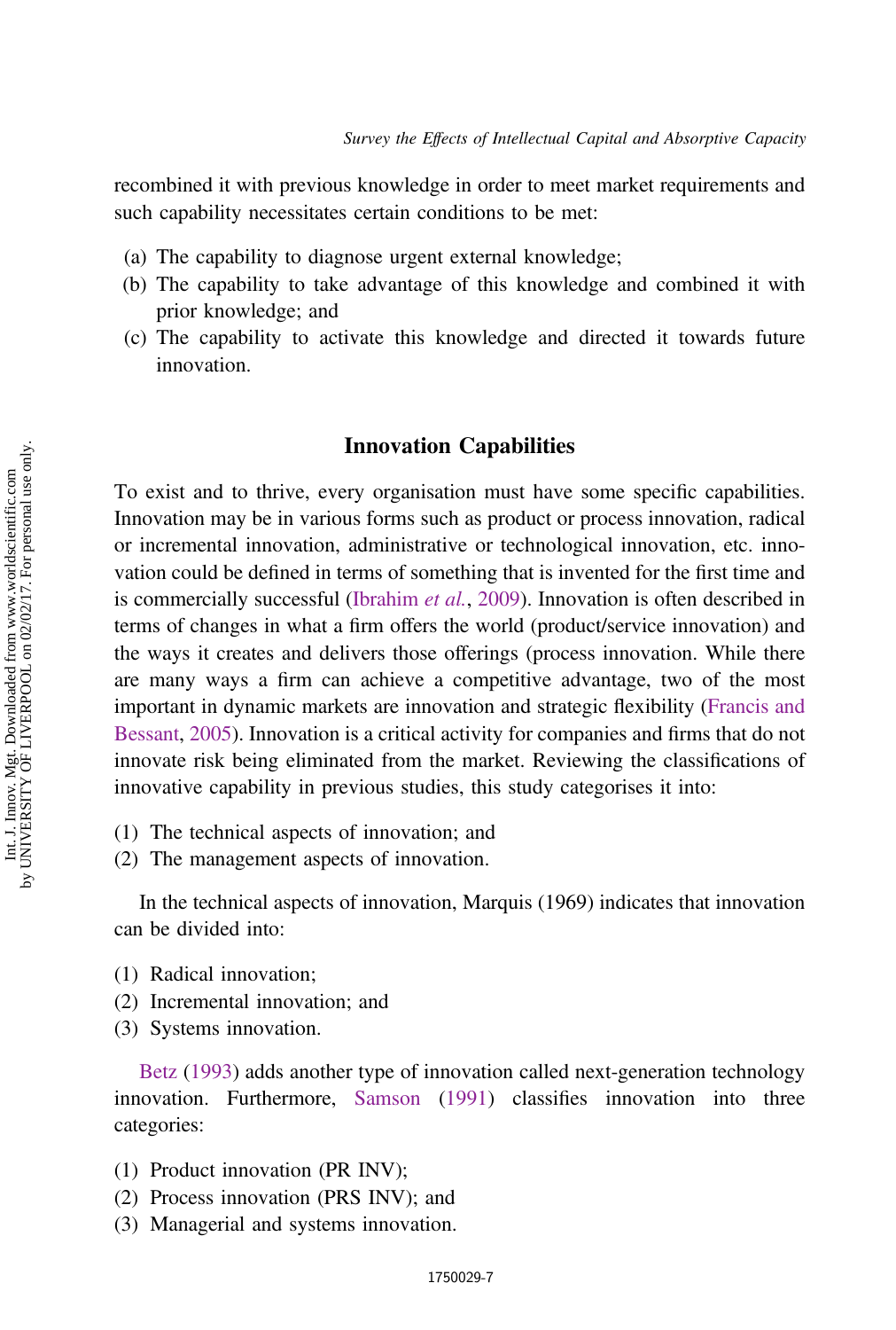Based on Samson's concept of innovation categories, Tsai [et al.](#page-18-0) [\(2001](#page-18-0)) define a firm's INC as including PR INV, process innovation, and managerial innovation. The first definition, PR INV, is that a firm can provide differentiated or new products/services in the market and obtain satisfaction from customers. In this definition, product improvement and new product development which can satisfy customers is the basis of PR INV. This PR INV may include three categories: radical innovation, incremental innovation and system innovation in the new product development process. On the other hand, PRS INV is a process in which a firm can provide a better manufacture or service process than current operation in order to achieve better performance. Also Tsai [et al.](#page-18-0) ([2001](#page-18-0)) describe how a method of generating modification or a new process in a current operational step or procedure can offer a capability for innovative process. By doing so, a new process may reduce operational costs or generate more production for a firm. In the same vein, PRS INV belongs to the area of technical innovation. Management innovation is a capability that improves a firm's performance by implementing new managerial regulations, systems, and methods, etc. Therefore, knowing how to increase a firm's managerial functions and mechanisms in terms of improving managerial efficiency becomes an innovative capability. In this regard, management innovation is the management aspect of innovation.

## Research Theoretical Basis

In connection with the effect of IC and ACAP on INC, diverse research has been done. A survey by Kostopoulos (2011), it is recognised that INC and ACAP have a significant relationship with each other. In another study, entitling the survey of the effect of IC on ACAP which was conducted by Engelman (2015), it is recognised that the capabilities of acquisition, assimilation and exploitation of knowledge are influenced more decisively by organisational capital, followed by HC. The ability of transformation of knowledge is influenced evenly by organisational and HC, and more moderately by social capital. In turn, the ACAP influences innovation, and each of its dimension has a different impact. Knowledge acquisition and exploitation have a more intense influence. On the other hand, the results of [Xiaobo and Sivalogathasan](#page-18-0) ([2013\)](#page-18-0) show that IC is the basic factor in INC creation. According to research, theoretical basis provide conceptual models and assumptions. Moreover, there are many studies on INC aiming at developing the concept like intellectual capital, as well as trying to identify the capabilities needed that allow the firm to innovate (Zawislak, et al., 2009; Yam et al., 2011; Forsman, 2011; Alves et al., 2011).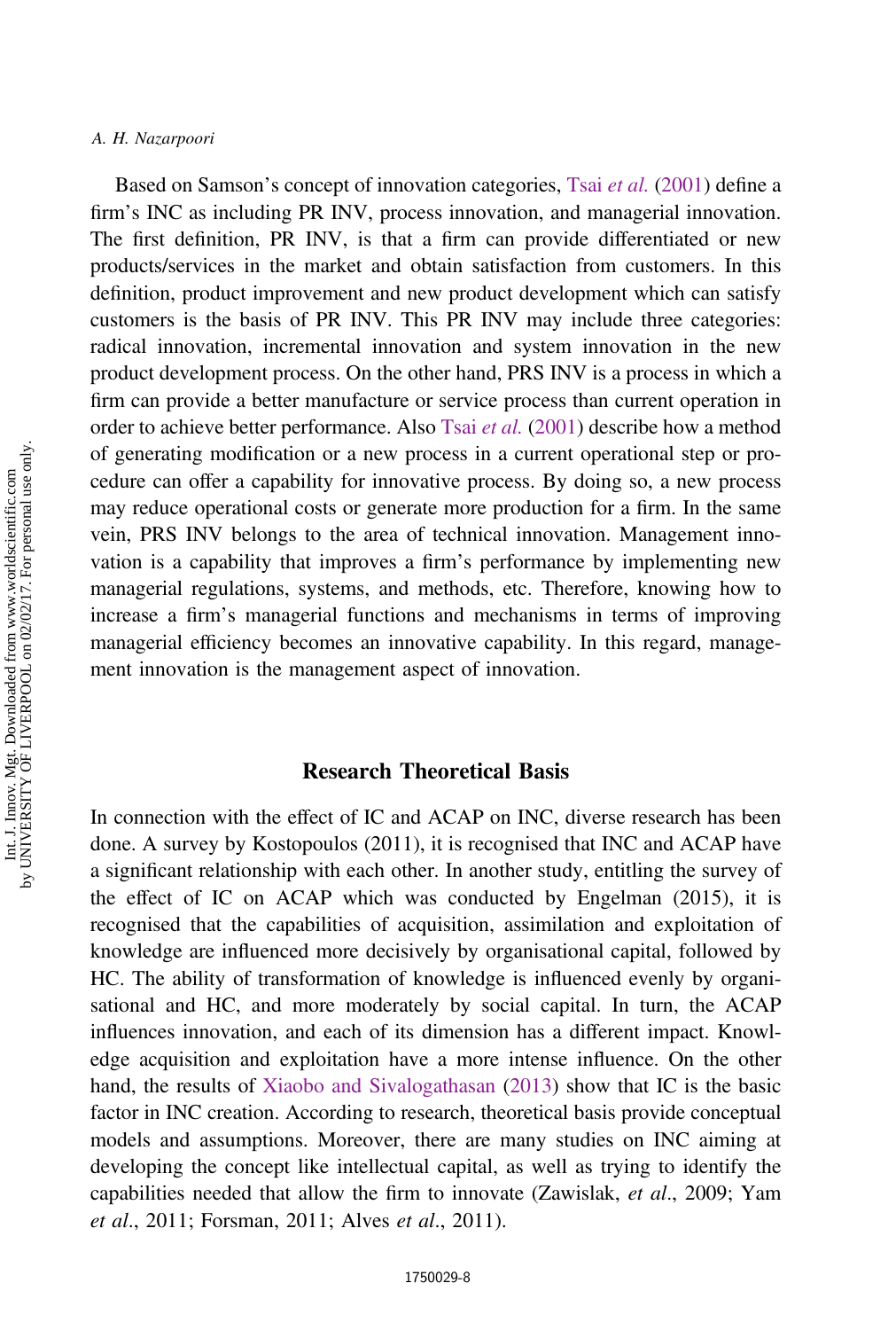## Conceptual Model of Research

Based on the above discussion, this study proposes a conceptual model, illustrated as the research framework in Fig. 1. The three components of IC affect directly potential and realised absorptive and then affect the INC indirectly by the mediating roles of potential and realised absorptive capacity. According to the literature, this model states that SAIPA Company can with its intellectual capabilities, increase innovation in their products and services and satisfy customer needs. In fact, SAIPA Company with utilisation of ACAP and IC can promote INC. The process of influence of IC and ACAP on INC is shown in Fig. 1.

Based on the conceptual model in Fig. 1, the research questions were determined in below:

- Q1: How to develop unique competitive abilities by making use of absorptive capacity?
- Q2: How to manage intellectual capital?
- Q3: How to develop absorptive capacity?

According to the conceptual model in Fig. 1 and research questions, the research hypothesis were determined in below:

Hyp1: HC has positive effects on potential ACAP.

- Hyp2: OC has positive effects on potential ACAP.
- Hyp3: SC has positive effects on potential ACAP.

Hyp4: HC has positive effects on actualised ACAP.

Hyp5: OC has positive effects on actualised ACAP.

Hyp6: SC has positive effects on actualised ACAP.

Hyp7: Potential ACAP has positive effects on INC.

Hyp8: Realised ACAP has positive effects on INC.



Fig. 1. Conceptual model of research.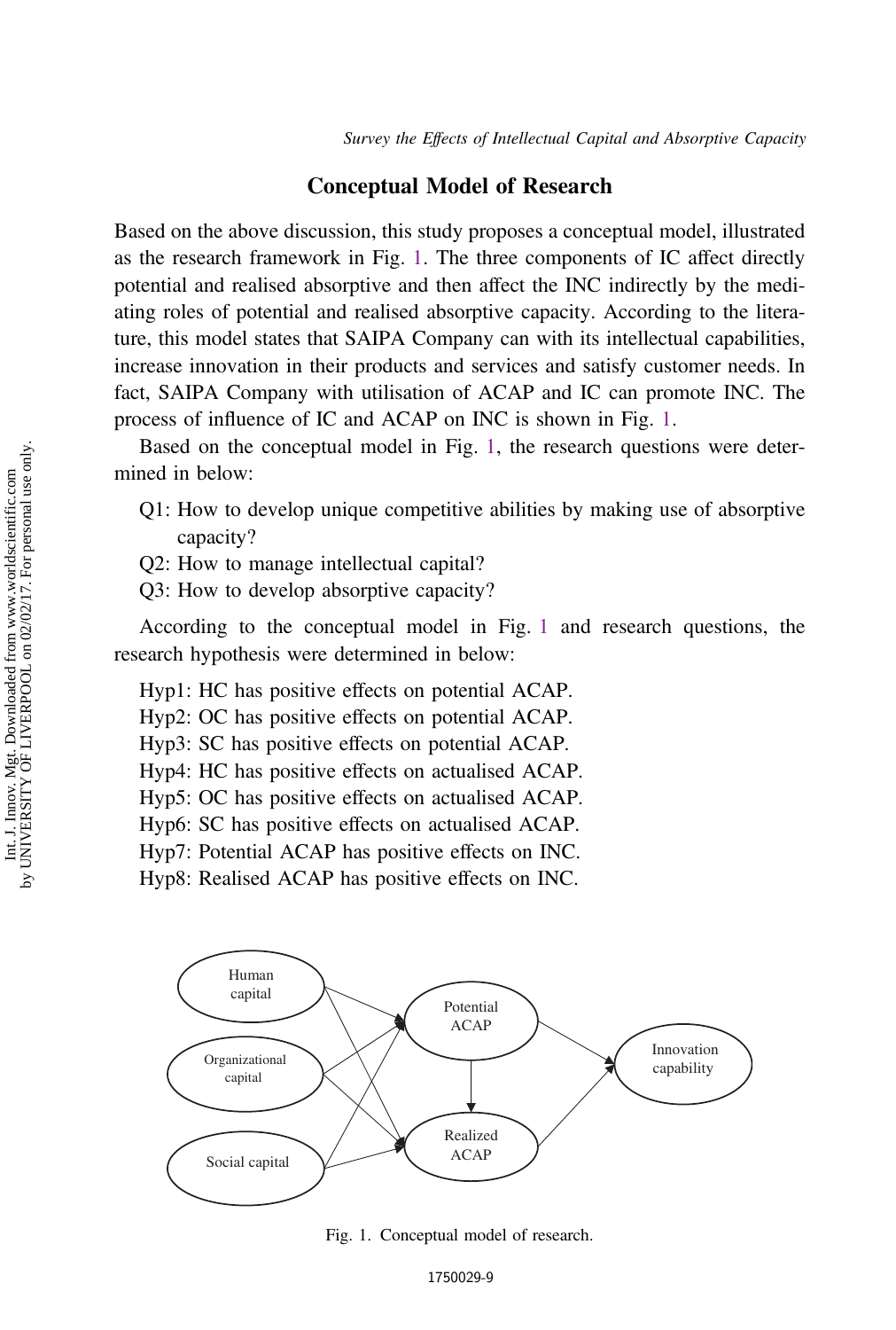### <span id="page-9-0"></span>Research methodology

The research objective is applied and the type of data is quantitative and it is considered as survey studies. The research population consists of top and middle managers of the SAIPA Company in Tehran. Based on Morgan's table, the 160 managers were selected as research sample. The data were collected using a questionnaire. The covariance-based structural equation modelling LISREL software has been used for data analysis. All hypotheses have been evaluated at 95% confidence level. The t-statistics more than 1.96 indicate significant effects of exogenous variables on endogenous variables. The structural equation model in this research has been divided into two sub models namely measurement model and path model. The measurement model shows the relationship between latent constructs and their observed variables. And the path model shows the effects of exogenous latent constructs on endogenous latent constructs. Finally the hypotheses have been tested by path coefficient of path model.

### Data analysis and results

Table 1 displays the exogenous constructs of the conceptual model and the alpha coefficient for reliability testing of the measures.

| Construct | Variables | Description                                                                                      | Cronbach's $\alpha$ |
|-----------|-----------|--------------------------------------------------------------------------------------------------|---------------------|
| IС        | HC.       | Employees are highly skilled.                                                                    | ./90                |
|           |           | Employees are widely considered the best in our industry.                                        |                     |
|           |           | Employees are creative and bright.                                                               |                     |
|           |           | Employees are experts in their particular jobs and<br>functions.                                 |                     |
|           | OC        | Organisation uses patents and licenses as a way to store<br>knowledge.                           | ./87                |
|           |           | Much of organisation's knowledge is contained in<br>manuals, databases, etc                      |                     |
|           |           | Organisation's culture (stores, rituals) contains valuable<br>ideas, ways of doing business, etc |                     |
|           | <b>SC</b> | Employees are skilled at collaborating with each other to<br>diagnose and solve problems.        | ./79                |
|           |           | Employees interact and exchange ideas with people from<br>different areas of the company.        |                     |
|           |           | Employees share information and learn from one another.                                          |                     |
|           |           |                                                                                                  |                     |

Table 1. Exogenous constructs of conceptual model and the alpha coefficient.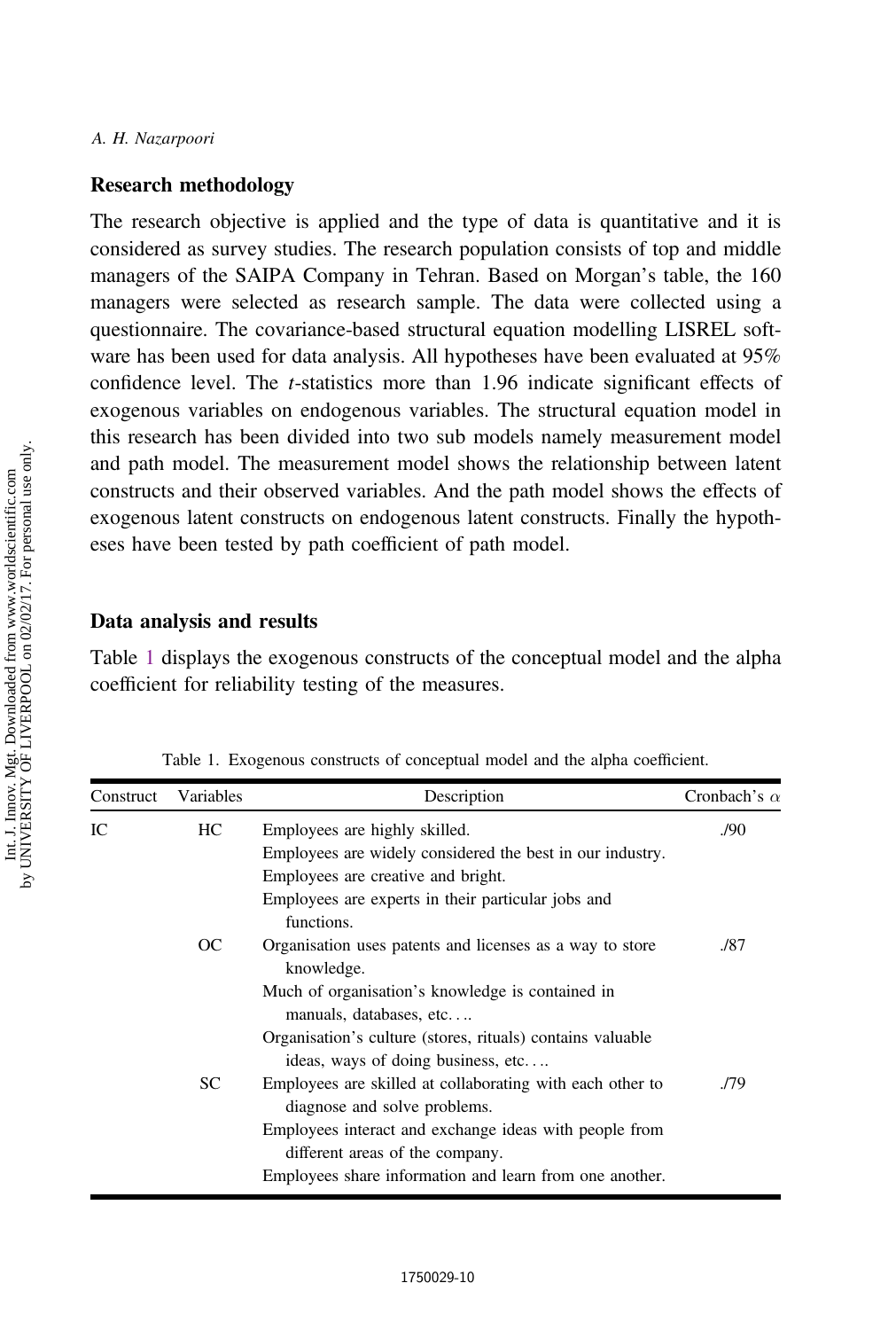<span id="page-10-0"></span>Based on Table [1](#page-9-0) in the reliability analysis, the Cronbach's  $\alpha$  are all greater than 0.7 and the reliability of exogenous constructs and their measures approved.

Table 2 displays the endogenous constructs of the conceptual model and the alpha coefficient for reliability testing of the measures.

| Potential<br>(ACAP) | Acquisition (AQ)       | The search for relevant information is every-day<br>business in firm.                  |                  |
|---------------------|------------------------|----------------------------------------------------------------------------------------|------------------|
|                     |                        | Management motivates the employees to use                                              |                  |
|                     |                        | information sources.                                                                   |                  |
|                     |                        | Management expects that the employees deal with<br>information beyond industry.        |                  |
|                     | Assimilation           | Ideas and concepts are communicated cross-                                             | ./87             |
|                     | (ASS)                  | departmental.                                                                          |                  |
|                     |                        | Management emphasises cross departmental support to<br>solve problems.                 |                  |
|                     |                        | Management demands periodical cross-departmental                                       |                  |
|                     |                        | meetings to interchange new developments,<br>problems, and achievements.               |                  |
| Realised            | Transformation         | Employees have the ability to structure and to use                                     | ./95             |
| (ACAP)              | (TRN)                  | collected knowledge.                                                                   |                  |
|                     |                        | Employees successfully link existing knowledge with<br>new insights.                   |                  |
|                     |                        | Employees are able to apply new knowledge in their<br>practical work.                  |                  |
|                     | Exploitation           | Management supports the development of prototypes.                                     | ./89             |
|                     | (EXP)                  | Firm regularly reconsiders technologies and adapts<br>them accordant to new knowledge. |                  |
| <b>INC</b>          | PR INV                 | Developing new products and services well accepted<br>by the market.                   | .90 <sub>1</sub> |
|                     |                        | Launching new products or services faster than<br>competitors.                         |                  |
|                     | <b>PRS INV</b>         | Different operation procedures to hasten the realisation<br>of the company's goals.    | ./88             |
|                     |                        | Develop more efficient manufacturing process or<br>operation procedure.                |                  |
|                     |                        | Provide products and services according to the<br>demands of the customers.            |                  |
|                     | Managerial             | Change the division of work among different                                            | ./76             |
|                     | innovation<br>(MG INV) | departments according to the needs of market<br>management.                            |                  |
|                     |                        | Adopt new leadership approaches to lead all staff<br>towards task completion.          |                  |

Table 2. Endogenous constructs of conceptual model and the alpha coefficient.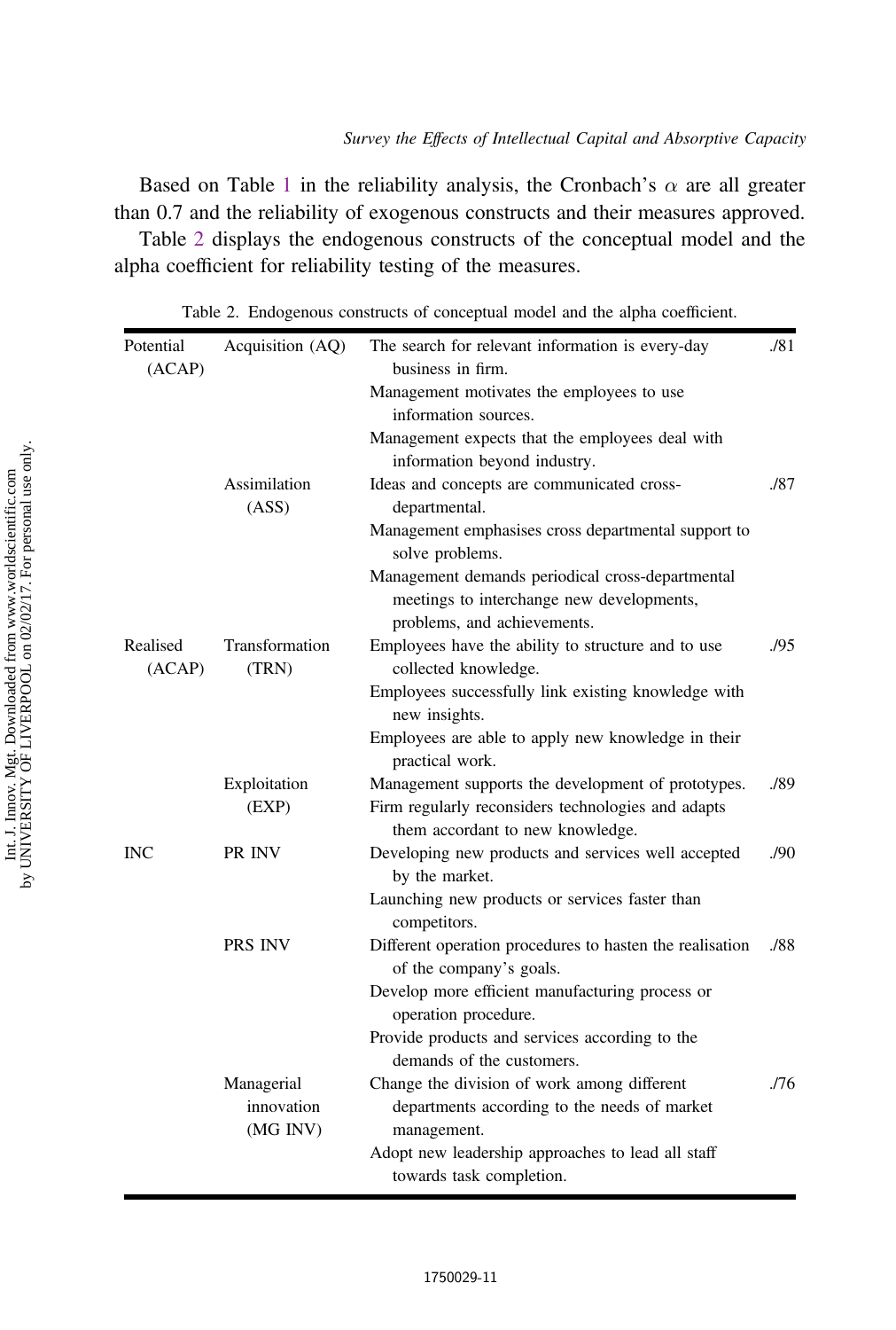<span id="page-11-0"></span>Based on Table [2](#page-10-0) in the reliability analysis, all Cronbach's  $\alpha$  are greater than 0.7 and the reliability of endogenous constructs and their measures approved.

## Research Findings

In order to determine relationships between variables of the conceptual model proposed structural equation model addressing the study objectives is evaluated using LISREL 8.52 ([Jöreskog and Sörbom](#page-16-0), [1989\)](#page-16-0) and the research hypotheses are tested by t-tests of the path coefficients. The standard coefficients of structural model has been shown in Fig. 2.

As seen in Fig. 2, all standard loadings and path coefficients are positive. The standardised parameter loadings between the latent constructs and their observed variables were utilised as measures to assess the measurement model that has been shown in Fig. [3](#page-12-0).





Fig. 2. Standard coefficients of structural model.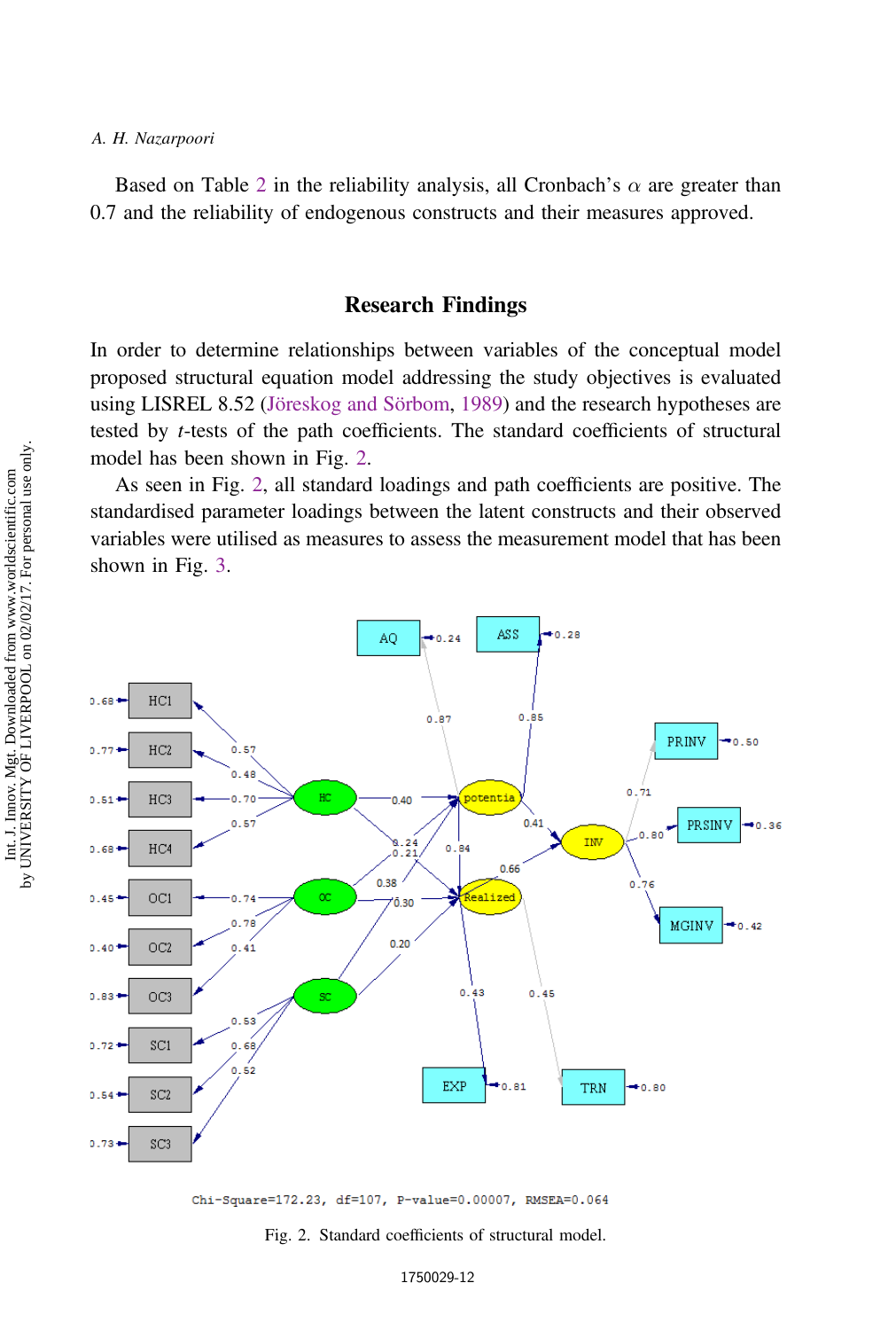<span id="page-12-0"></span>

Chi-Square=172.23, df=107, P-value=0.00007, RMSEA=0.064

Fig. 3. t-value of model.

As seen in Fig. 3, all variables had *t*-values greater than  $\pm 1.96$  at 0.05 level of significance, suggesting that the variables and latent constructs were closely related. The standard coefficient and priority of measures for exogenous constructs based on  $R^2$  has been shown in Table [3.](#page-13-0)

The standard coefficient and priority of measures for endogenous constructs based on loadings has been shown in the Table [4.](#page-13-0)

For hypotheses testing the relationship can be assessed by examining the structural path coefficient and the *t*-value significant at the  $p < 0.05$  level.

The results of hypotheses testing have been shown in Table [5.](#page-14-0)

Based on Table [5](#page-14-0), the path coefficients and t-values, suggesting the positive effect of exogenous constructs and endogenous constructs. Thus, all relationships are significant at the 95% confidence level and all of the hypotheses are supported.

Goodness-of-fit indices, such as goodness-of-fit index (GFI), adjusted goodness-of-fit index (AGFI), normed fit index (NFI), non-normed fit index (NNFI), root mean square residual (RMR), and root mean square error of approximation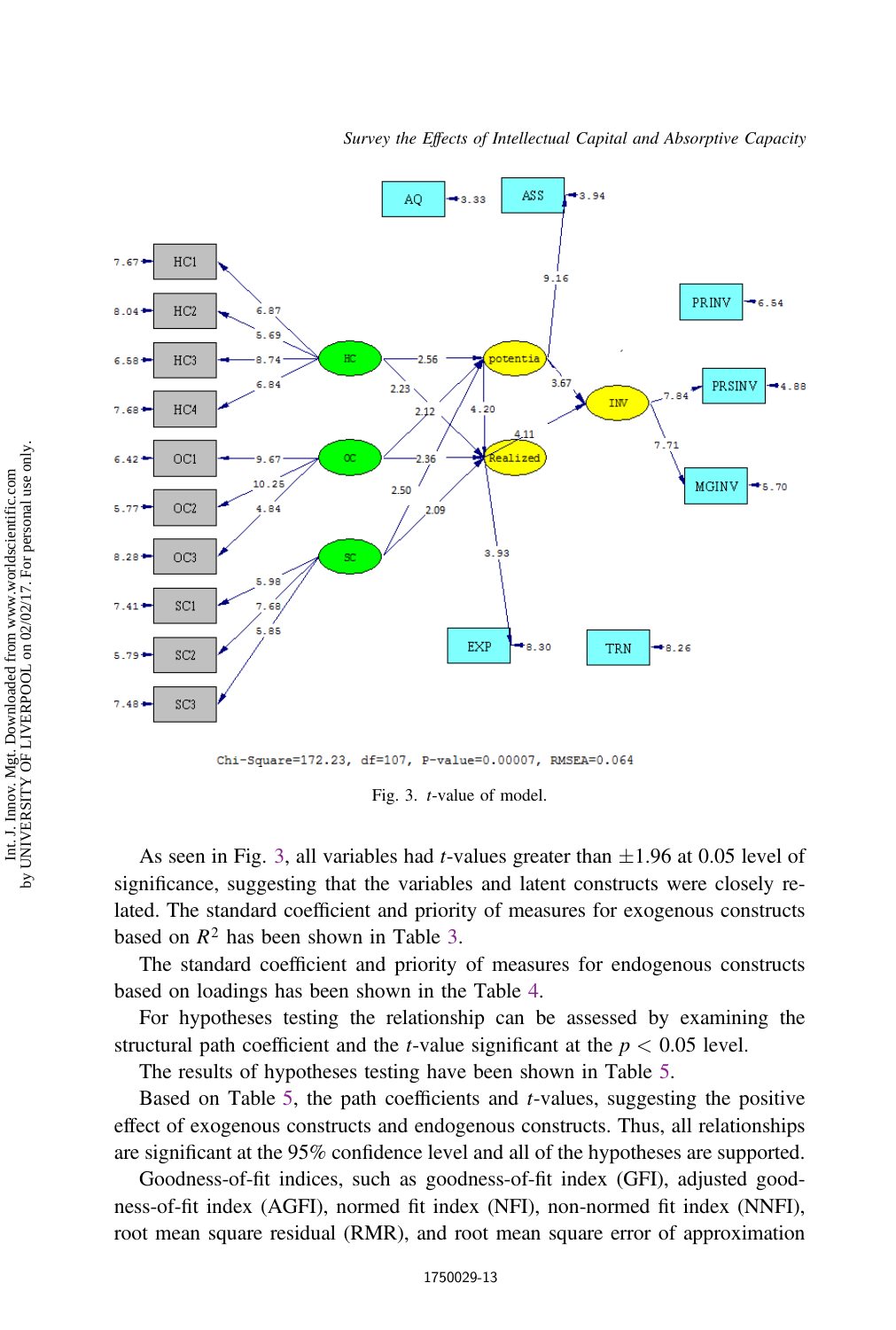<span id="page-13-0"></span>

| Construct           | <b>Measures</b>                                                                                  | Loading | Priority |
|---------------------|--------------------------------------------------------------------------------------------------|---------|----------|
| Human capital       | Employees are highly skilled.                                                                    | 0.57    | Second   |
| (HC)                | Employees are widely considered the best in our<br>industry.                                     | 0.48    | Third    |
|                     | Employees are creative and bright.                                                               | 0.70    | First    |
|                     | Employees are experts in their particular jobs and<br>functions.                                 | 0.57    | Second   |
| OC(OC)              | Organisation uses patents and licenses as a way to store<br>knowledge.                           | 0.74    | Second   |
|                     | Much of organisation's knowledge is contained in<br>manuals, databases, etc                      | 0.78    | First    |
|                     | Organisation's culture (stores, rituals) contains<br>valuable ideas, ways of doing business, etc | 0.41    | Third    |
|                     | Employees are skilled at collaborating with each other<br>to diagnose and solve problems.        | 0.53    | Second   |
|                     | Employees interact and exchange ideas with people<br>from different areas of the company.        | 0.68    | First    |
| Social capital (SC) | Employees share information and learn from one.<br>another.                                      | 0.52    | Third    |

Table 3. Priority of measures for exogenous constructs.

Table 4. Priority of measures for endogenous constructs.

| Construct        | <b>Measures</b>                | Loading | Priority |
|------------------|--------------------------------|---------|----------|
| Potential (ACAP) | Acquisition (AO)               | 0.87    | First    |
|                  | Assimilation (ASS)             | 0.85    | Second   |
| Realised (ACAP)  | Transformation (TRN)           | 0.45    | First    |
|                  | Exploitation (EXP)             | 0.43    | Second   |
| <b>INC</b>       | PR INV                         | 0.50    | First    |
|                  | <b>PRS INV</b>                 | 0.36    | Third    |
|                  | Managerial innovation (MG INV) | 0.42    | Second   |

(RMRSE) are used in order to assess the fit of the data to the theoretical model [\(Bagozzi and Yi,](#page-15-0) [1998\)](#page-15-0). The Criteria of adequate fit for individual indices are shown in Table [6.](#page-14-0)

Table [6](#page-14-0) indicates that a GFI index of 0.88 was calculated. An RMR value of less than 0.05 is offered by [Bagozzi and Yi](#page-15-0) ([1998\)](#page-15-0) as evidence of acceptable overall model fit, and 0.064 was observed for the model in this study. These measures meet the tabulated threshold criteria, and therefore support the model.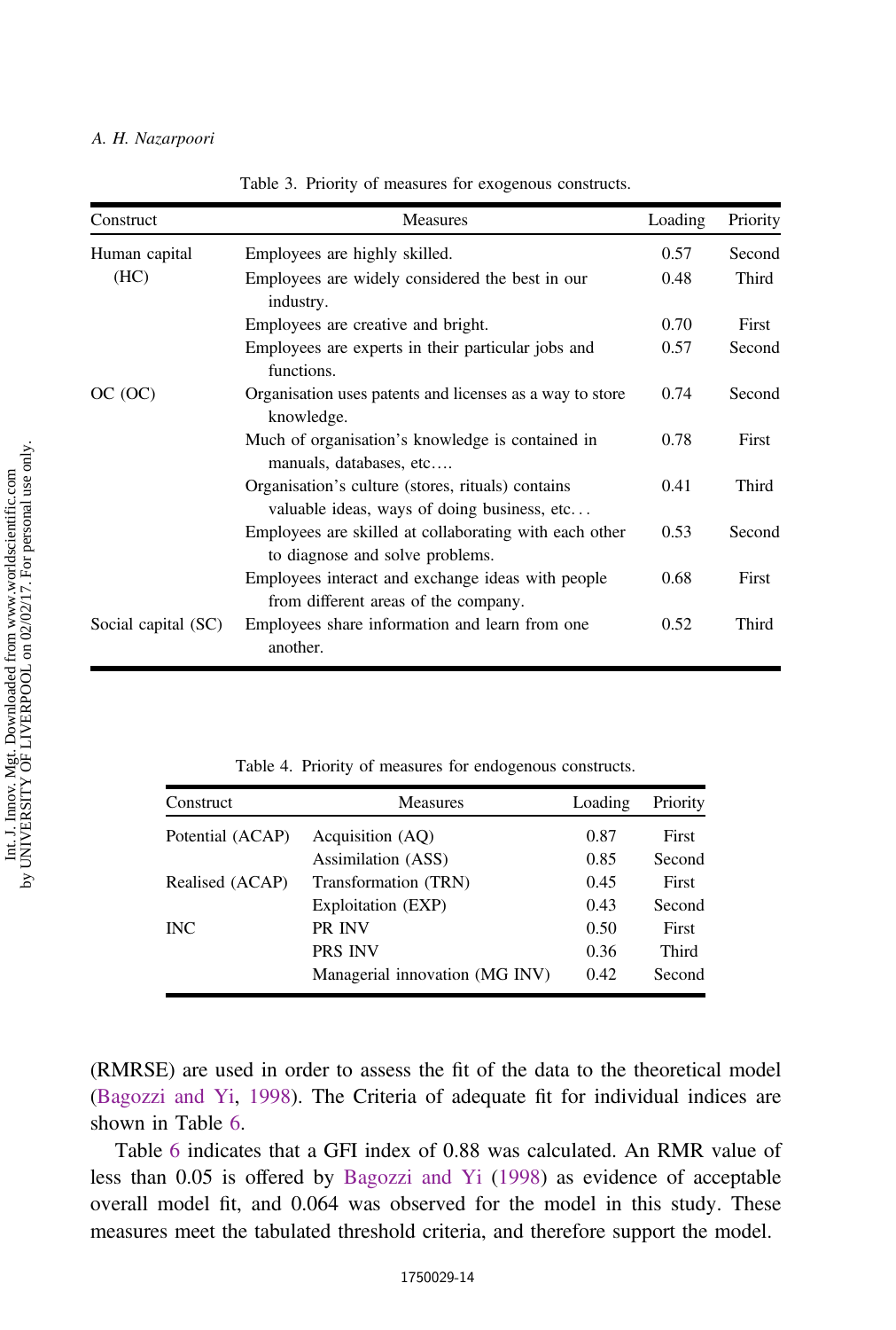<span id="page-14-0"></span>

| No.              | <b>Hypotheses</b>                           | Path coefficient | $t$ -value | Result    |
|------------------|---------------------------------------------|------------------|------------|-----------|
| Hyp1             | HC has positive effects on potential ACAP.  | 0.40             | 2.56       | Supported |
| Hyp2             | OC has positive effects on potential ACAP.  | 0.24             | 2.12       | Supported |
| Hyp3             | SC has positive effects on potential ACAP.  | 0.38             | 2.50       | Supported |
| Hyp4             | HC has positive effects on actualised ACAP. | 0.21             | 2.23       | Supported |
| Hyp5             | OC has positive effects on actualised ACAP. | 0.30             | 2.36       | Supported |
| Hyp <sub>6</sub> | SC has positive effects on actualised ACAP. | 0.20             | 2.09       | Supported |
| Hyp7             | Potential ACAP has positive effects on INC. | 0.41             | 3.67       | Supported |
| Hyp8             | Realised ACAP has positive effects on INC.  | 0.66             | 4.11       | Supported |

Table 5. The results of hypotheses testing.

Table 6. Model goodness of fit indices.

| Fit indices  | Desired level    | Actual level |
|--------------|------------------|--------------|
| GFI          | More than 0.9    | 0.88         |
| AGFI         | More than 0.9    | 0.83         |
| NFI          | More than 0.9    | 0.89         |
| <b>NNFI</b>  | More than 0.9    | 0.94         |
| CFI          | More than 0.9    | 0.95         |
| <b>RMSEA</b> | Less than $0.08$ | 0.064        |
| <b>RMR</b>   | Less than 0.08   | 0.056        |
|              |                  |              |

## Conclusions and Suggestions

As shown in the structural equation model, illustrated in Fig. [2,](#page-11-0) path coefficients of HC and potential ACAP is 0.40, suggesting that HC would have a biggest impact on potential ACAP than OC and social capital. The path coefficients of SC and potential ACAP is 0.38, suggesting that HC would be in second priority of impact on potential ACAP. Also, path coefficients of OC and actualised ACAP is 0.30, suggesting that OC would have a biggest impact on actualised ACAP than HC and social capital. The path coefficients of HC and actualised ACAP is 0.21, suggesting that HC would be in second priority of impact on actualised ACAP. Finally, the path coefficients of actualised ACAP and INC are 0.66, suggesting that actualised ACAP would have a bigger impact on INC than OC and potential ACAP in SAIPA Company.

As shown in the endogenous constructs measurement model, illustrated in Table [4](#page-13-0), loading of acquisition capacity on potential ACAP is 0.87 and it shows that acquisition capacity is the best variable and measurement for describing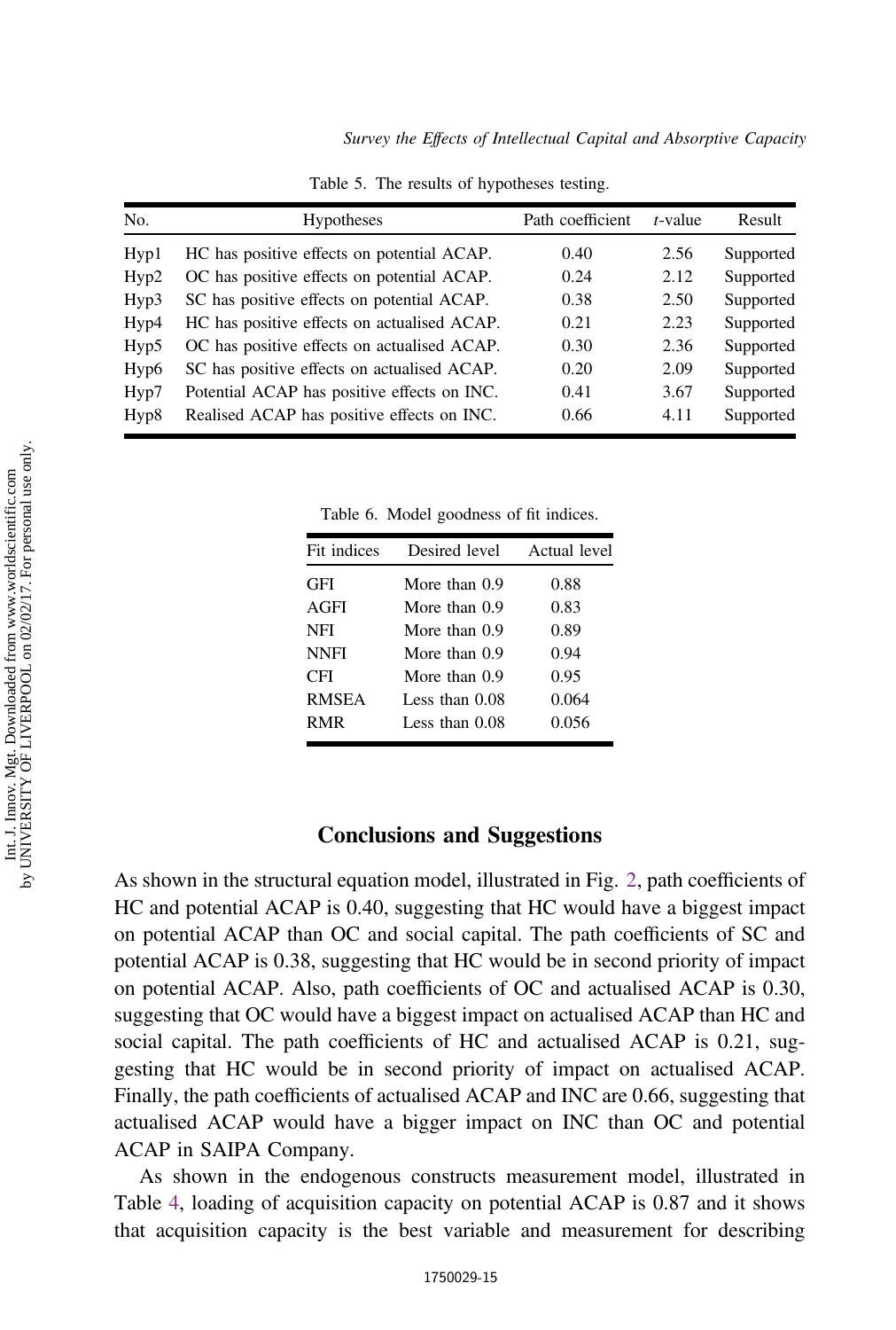<span id="page-15-0"></span>potential ACAP in SAIPA Company. Loading of transformation capacity on actualised ACAP is 0.45 and it shows that acquisition capacity is the best variable and measurement for describing actualised ACAP in SAIPA Company. Finally, loading of product innovation on INC is 0.50 and it shows that product innovation is the best variable and measurement for describing INC in SAIPA Company. It must be said about the innovation research, this research simultaneously review the effect of IC and ACAP on INC. According to literature review, a study like this review on the effect of IC and ACAP on INC was not found. Also, it must be said about the comparative study with the previous research Kostopoulos (2011), recognised that INC and ACAP have significant relationship with each other. Engelman (2015), shows that capabilities of acquisition, assimilation and exploitation of knowledge are influenced more decisively by organisational capital, followed by HC. The ability of transformation of knowledge is influenced evenly by organisational and HC, and more moderately by social capital. Moreover, based on results of the measurement model, suggest that SAIPA Company search for relevant information in everyday, management motivates the employees to use information sources; management should develop instruments that employees deal with the information beyond industry. SAIPA Company should implements the knowledge management systems for structuring and using collected knowledge in organisational processes, managers should link existing knowledge with new insights and help employees to apply new knowledge practical work. Finally, the author suggest that SAIPA Company develop new products and services well accepted by the market, and launching new products or services faster than competitors.

## **References**

- Amiryany, N, M Huysman, A Man and M Cloodt (2012). Acquisition reconfiguration capability. European Journal of Innovation Management, 15(2), 177–191.
- Andersén, J and J Kask (2012). Asymmetrically realized absorptive capacity and relationship durability. Management Decision, 50(1), 43–7.
- Bagozzi, RP and Y Yi (1988). On the evaluation of structural equation models. Journal of the Academy of Marketing Science, 16(1), 74–94.
- Barney, J (1991). Firm resources and sustained competitive advantage. *Journal of Man*agement, 17, 771–92.
- Betz, F (1993). Managing Technology: Competing through New Ventures, Innovation, and Corporate Research. New York: McGraw Hill.
- Bierly, PE, F Damanpour and MD Santoro (2009). The application of external knowledge: Organizational conditions for exploration and exploitation. Journal of Management Studies, 46(3), 481–509.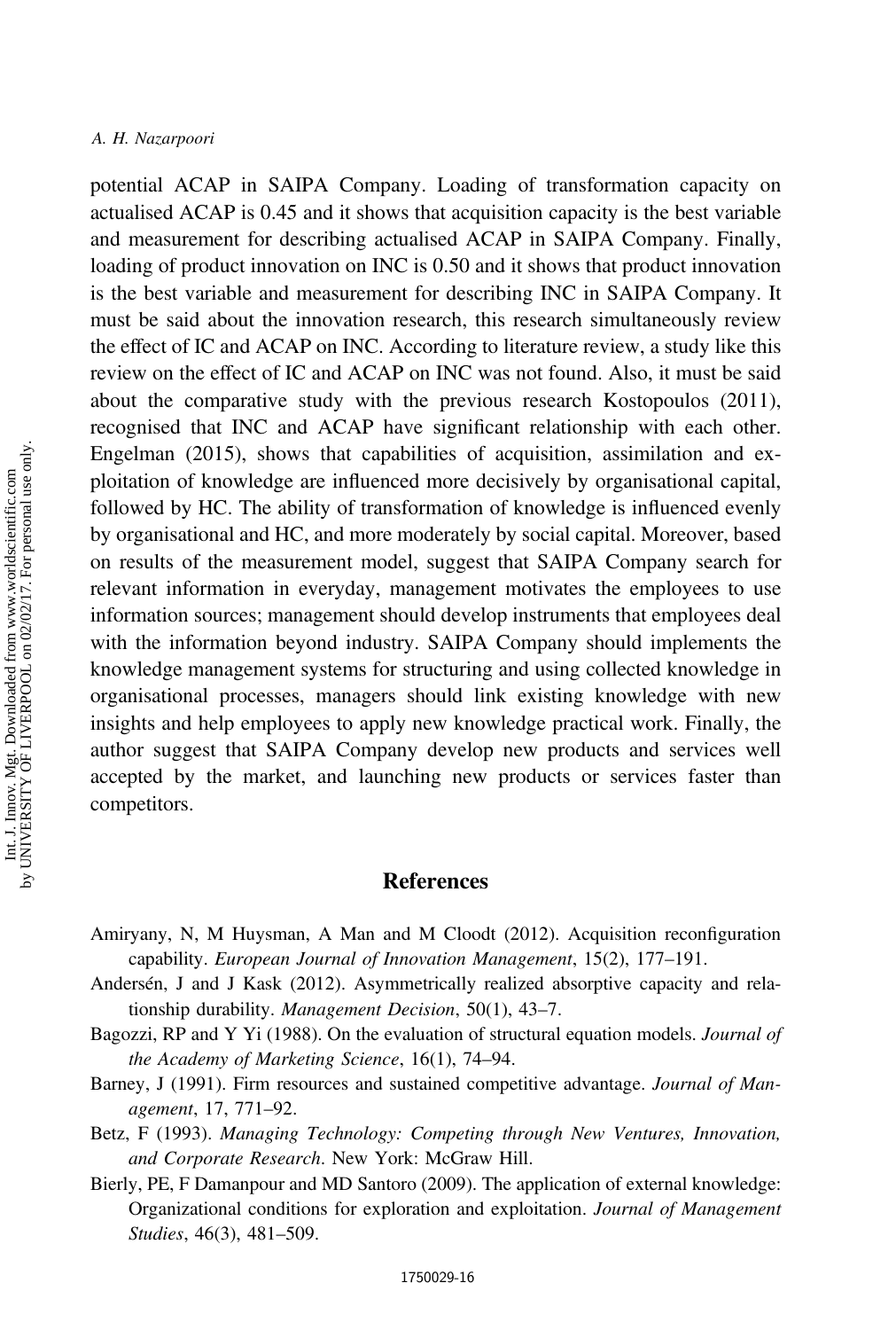- <span id="page-16-0"></span>Bontis, N (1998). Intellectual capital: An exploratory study that develops measures and models. Management Decision, 36(2), 63–76.
- Bontis, N, WCC Keow and S Richardson (2000). Intellectual capital and business performance in Malaysian industries. Journal of Intellectual Capital, 1(10), 85–100.
- Cabrita, M and J Vaz (2006). Intellectual capital and value creation: Evidence from the Portuguese banking industry. The Electronic Journal of Knowledge Management, 4 (1), 11–20.
- Choo, CW and N Bontis (2002). The Strategic Management of Intellectual Capital and Organizational Knowledge. New York: Oxford University Press, Inc.
- Cohen, W and D Levinthal (1990). Absorptive capacity: A new perspective on learning and innovation. Administrative Science Quarterly, 35, 128–152.
- Cricelli, L, M Greco and M Grimaldi (2014). An overall index of intellectual capital. Management Research Review, 37(10), 541–552.
- Drucker, PF (1981). Managing in Turbulent Times. London: Pan Business Management.
- Edvinsson, L and MS Malone (1997). Intellectual Capital: Realizing Your Company's True Value, by finding its Hidden Roots. New York: Harper Collins Publishers.
- Feghali, T and J El-Den (2008). Knowledge transformation among virtually-cooperating group members. Journal of Knowledge Management, 12(1), 92–105.
- Flatten, TC, GI Greve and M Brettel (2011). Absorptive Capacity and Firm Performance in SMEs: The mediating influence of strategic alliances.
- Fletcher, M and S Prashantham (2011). Knowledge assimilation processes of rapidly internationalizing firms longitudinal case studies of Scottish SMEs. Journal of Small Business and Enterprise Development, 18(3), 475–501.
- Francis, D and J Bessant (2005). Targeting innovation and implications for capability development. Technovation, 25(3), 171–183.
- Galbraith, JK (1969). The New Industrial State. Harmondsworth: Penguin.
- Ibrahim, A, A Zolait and S Subramanian (2009). Organizational innovative capabilities: An empirical study of Malaysian firms. Journal of Innovation and Business Best Practices, 1(2), 9–18.

Jacobs, D (1965). The Death and Life of Great American Cities. New York: Penguin.

- Jöreskog, KG and D Sörbom (1989). LISREL 7 User's Reference Guide. Scientific Software, Mooresville, IN: Scientific Software.
- Jung-Erceg, P, K Pandza, H Armbruster and C Dreher (2007). Absorptive capacity in European Manufacturing: A Delphi study. Industrial Management & Data Systems, 107(1), 37–51.
- Kamal, EM and R Flanagan (2012). Understanding absorptive capacity in Malaysian small and medium sized (SME) construction companies. Journal of Engineering, Design and Technology, 10(2), 180–198.
- Kamasak, R and F Bulutlar (2010). The influence of knowledge sharing on innovation. European Business Review, 22(3), 306–317.
- Katila, R and G Ahuja (2002). Something old, something new: A longitudinal study of research behavior and new product introduction. Academy of Management Journal, 45, 1183–1194.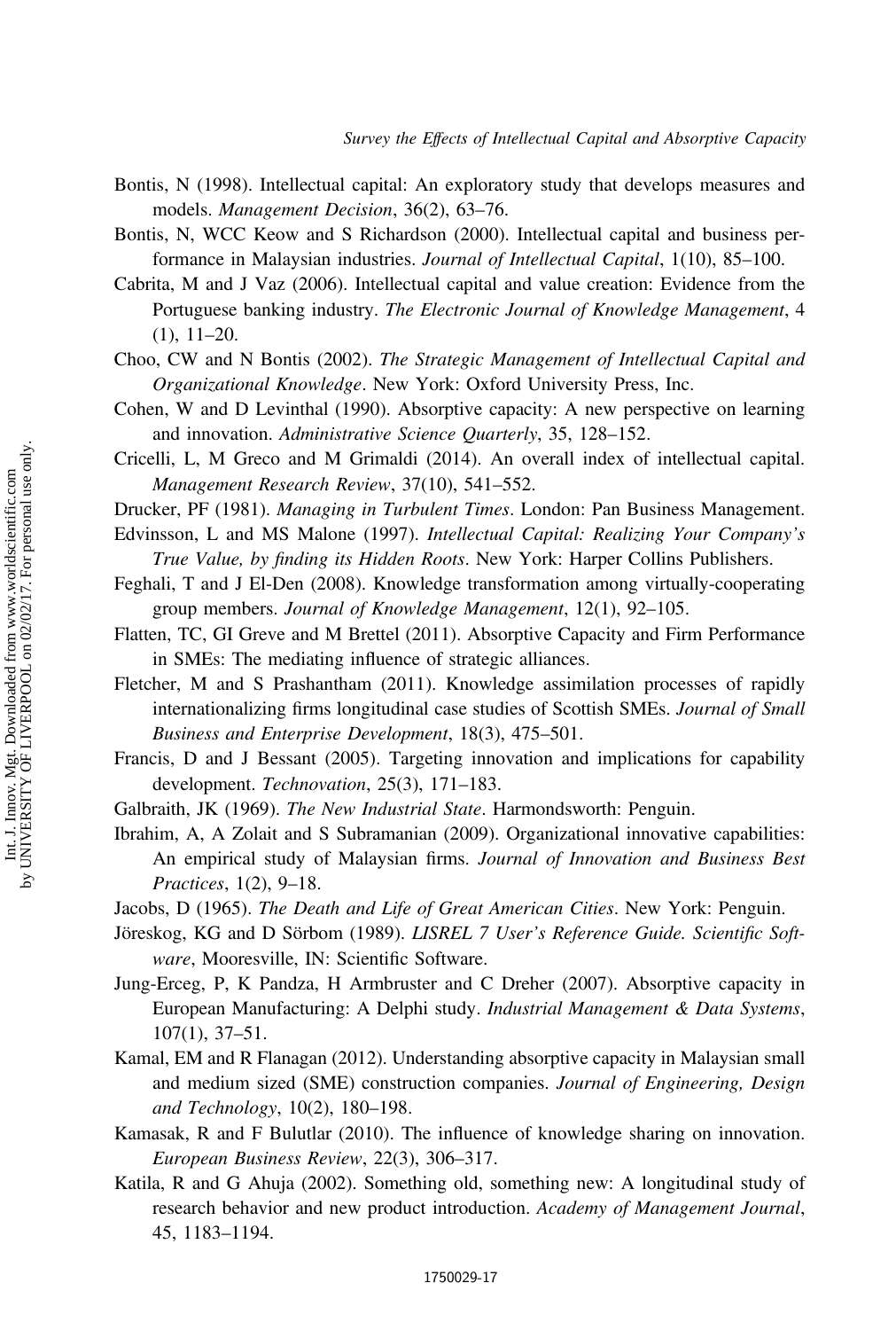- <span id="page-17-0"></span>Konstantinos, K, P Alexandros, P Margarita and I George (2011). Absorptive capacity, innovation, and financial performance. Journal of Business Research, 64, 1335–1343.
- Lane, P and M Lubatkin (1998). Relative absorptive capacity and inter-organizational learning. Strategic Management Journal, 19(5), 461–477.
- Lee, JN (2001). The impact of knowledge sharing, organizational capability and partnership quality on IS out-sourcing success. *Information & Management*, 38, 323– 335.
- Liu, H and C Hsu (2011). Antecedents and consequences of corporate diversification: A dynamic capabilities Perspective. Management Decision, 49(9), 1510–1534.
- Marquis, D (1969). The anatomy of successful innovations. In *Innovation*, ML Tushman and WL Moore (Eds.), p. 198, Marshfield, MA.
- Martinkenaite, I (2012). Antecedents of knowledge transfer in acquisitions. Baltic Journal of Management, 7(2), 167–184.
- Marr, B and G Roos (2005). A Strategy Perspective on Intellectual Capital in Perspectives on Intellectual Capital-Multidisciplinary Insights into Management: Measurement and Reporting (Marr, B. Ed.). Oxford: Butterworth-Heinemann.
- Michailova, S and I Jormanainen (2011). Knowledge transfer between Russian and Western firms: Whose absorptive capacity is in question? Critical Perspectives on International Business, 7(3), 250–270.
- Nahapiet, J and S Ghoshal (1998). Social capital, intellectual capital, and the organizational advantage. Academy of Management Review, 23, 242–266.
- O'Donnell, D, P O'regan, B Coates, T Kennedy, B Keary and G Berkery (2003). Human interaction: The critical source of intangible value. Journal of Intellectual Capital, 4(1), 82–99.
- Roos, G and J Roos (1997). Measuring your company's intellectual performance. Long Range Planning, 30(3), 413–426.
- Samson, D (1991). Manufacturing and Operations Strategy. Melbourne: Prentice Hall.
- Schultz, TW (1961). Investment in human capital. American Economic Review, 51, 1–17.
- Seetharaman, A, T Lock, K Low and AS Saravanan (2004). Comparative justification on intellectual capital. Journal of Intellectual Capital, 5(4), 522–539.
- Snell, SA and JW Dean (1992). Integrated manufacturing and human resources management: A human capital perspective. Academy of Management Journal, 35, 467–504.
- Stewart, TA (1997). Intellectual Capital: The New Wealth of Organizations. New York: Currency/Doubleday.
- Subramaniam, M and N Venkatraman (2001). Determinants of transnational new product development capability: Testing the influence of transferring and deploying tacit overseas knowledge. Strategic Management Journal, 22, 359–378.
- Subramaniam, M and MA Youndt (2005). The influence of intellectual capital on the types of innovative capabilities. Academy of Management Journal, 48(3), 450–463.
- Survilaite, S, R Tamosuinone and V Shatrevich (2015). Intellectual capital approach to modern management through the perspective of a companys value added. *Business* Theory and Practice, 16(1), 33–41.